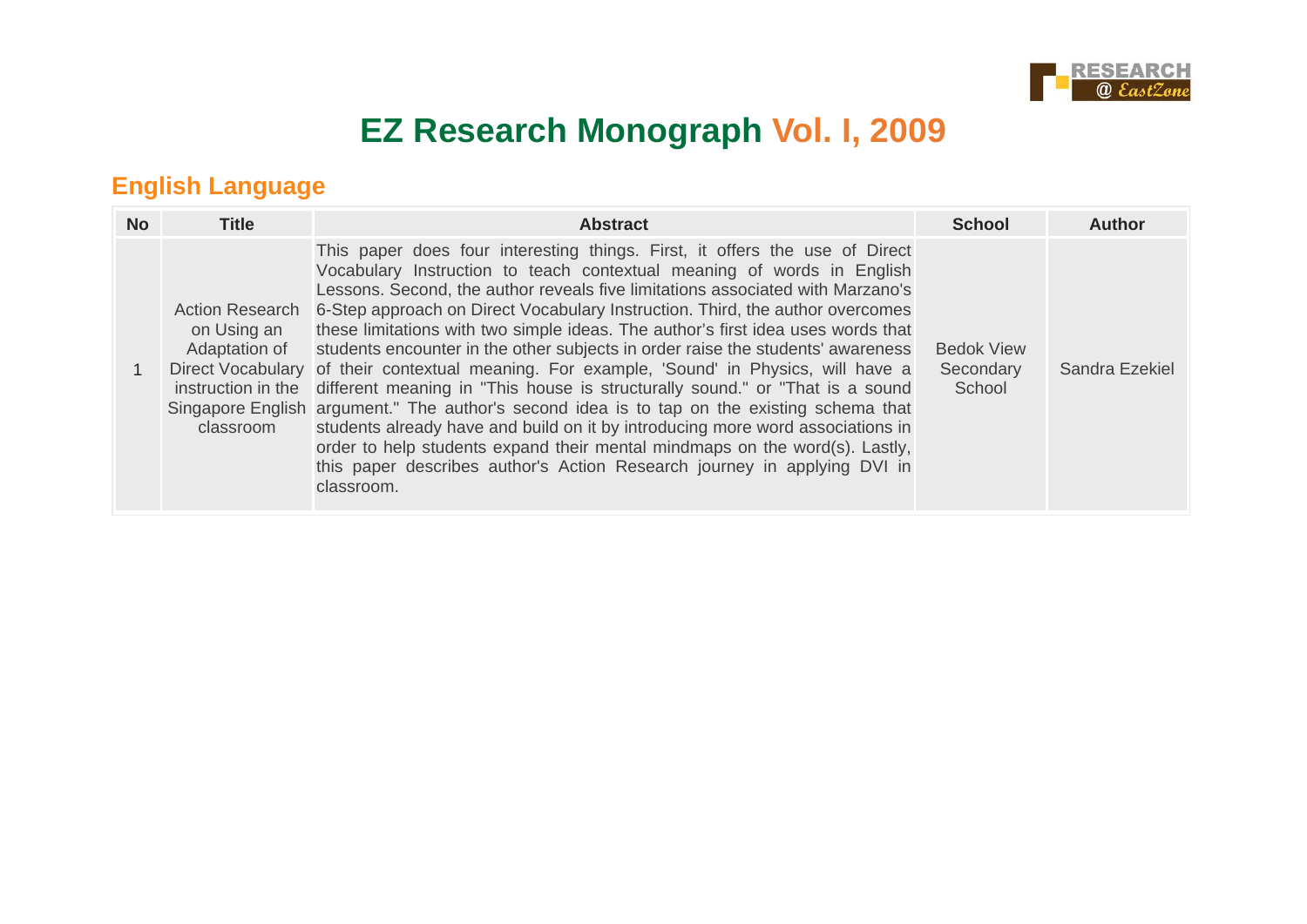

## **Chinese Language**

| <b>No</b> | <b>Title</b>                                                                                              | <b>Abstract</b>                                                                                                                                                                                                                                                                                                                                                                                                                                                                                                                                                                                                         | <b>School</b>           | <b>Author</b>            |
|-----------|-----------------------------------------------------------------------------------------------------------|-------------------------------------------------------------------------------------------------------------------------------------------------------------------------------------------------------------------------------------------------------------------------------------------------------------------------------------------------------------------------------------------------------------------------------------------------------------------------------------------------------------------------------------------------------------------------------------------------------------------------|-------------------------|--------------------------|
|           |                                                                                                           | This Action Research aims at finding the effective strategies in solving the<br>problems faced by teachers of Casuarina Primary School in the teaching of<br>Chinese Characters at lower primary level. The focus is placed at analyzing the<br>Chinese Characters at Primary 2 level using scientifically proven theories. This<br>Action Research project carried out by teachers using their own design package<br>consists of School Based Teacher's Guide, series of worksheets and<br>assessments. The content is mainly the teaching of Elements in each Character<br>using the existing textbook for Primary 2. |                         |                          |
| 1         | A Study on<br>effective ways in<br>teaching Chinese<br>Characters for the<br>new CL syllabus<br>for Pri 2 | By teaching our pupils the basic ways of analyzing the Chinese Characters<br>Form and structure using our designed worksheets and strategies, we hope to<br>achieve the target of effective recognition of Chinese Characters and its<br>Elements. The surveys and feedbacks collected from teachers were taken into<br>consideration during the course of the research in adjusting and fine tuning of<br>procedures used. The results further affirmed the effectiveness of Element-<br>Teaching method.                                                                                                              | Casuarina Pri<br>School | Kate Cheng<br>Hwee Kooni |
|           |                                                                                                           | The School Based Teacher's Guide and samples of surveys, feedback,<br>worksheets and assessments are attached as annexes at the end of this paper.<br>These can be used for the purpose of examining the conclusion derived in this<br>research and as basis of references for further studies in the same domain if<br>needs arises.                                                                                                                                                                                                                                                                                   |                         |                          |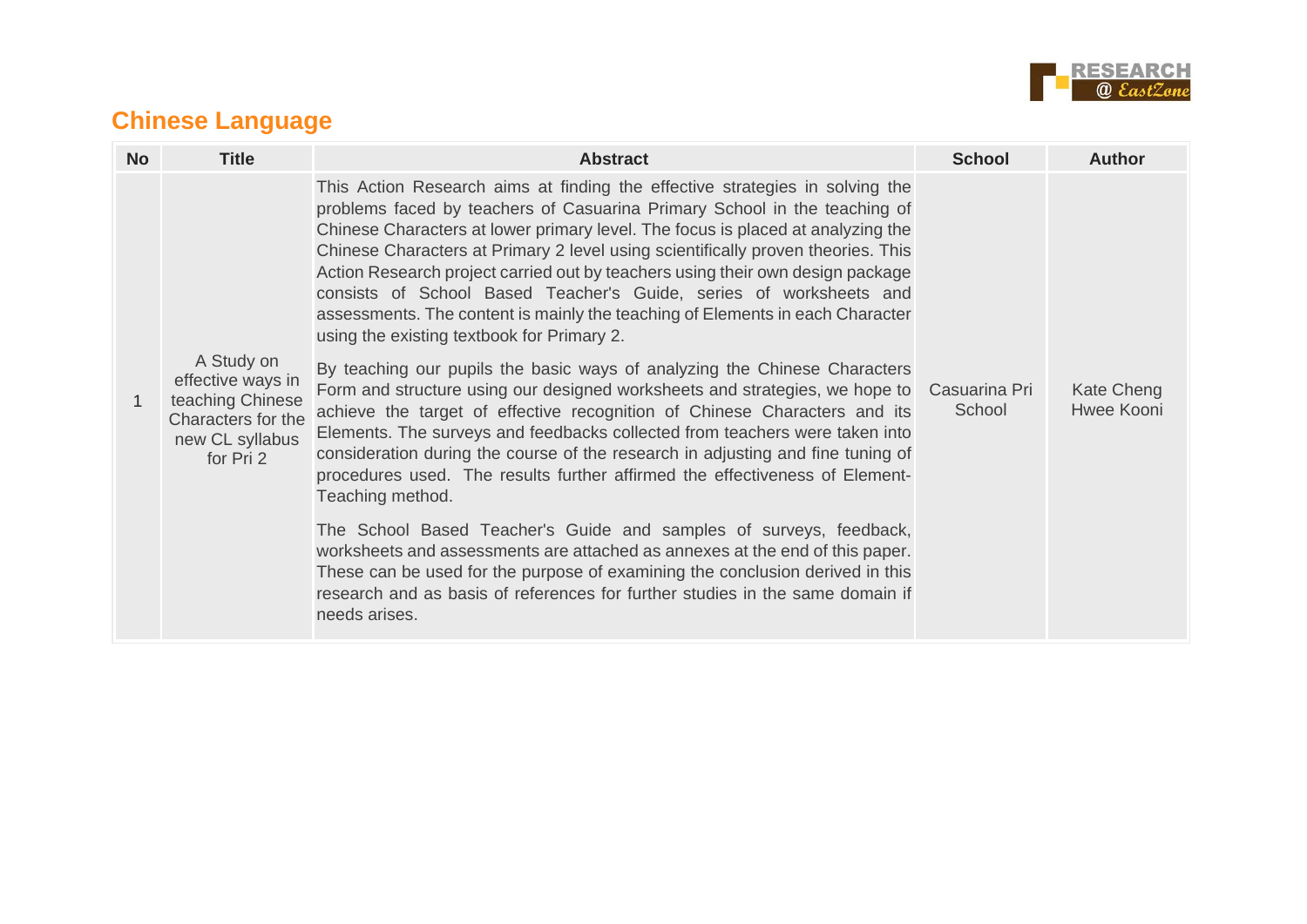

| <b>Using Action</b><br>Research to<br>enhance the level<br>of Primary Five<br>2<br>Pupils' self-<br>expression in<br>Chinese<br>Composition of a<br>Singapore School | Composition writing is often pupils' weakest component during examination.<br>Their weakness in self-expression during composition writing has often led the<br>pupils to attain only a borderline pass for their composition due to their limited<br>content and language skills in engaging readers emotionally. This has impact<br>their Chinese Subject grade adversely. In this research study, we use Action<br>Research to explore the effectiveness of guided reading of Chinese short<br>passages in improving the writing skills of Primary Five (P5) pupils, particularly<br>in self-expression. Two classes of P5 EM2 pupils with similar academic<br>background and language ability are involved. According to the Singapore<br>Primary School Education system, to maximise pupils' potential, pupils are<br>formally streamed according to their learning ability at the end of Primary 4.<br>They are placed in one of three language streams, namely EM1, EM2, and EM3,<br>according to their abilities. Pupils in the EM1 and EM2 streams do English,<br>Mother Tongue, Mathematics and Science. EM1 pupils may do Higher<br>Malay/Chinese/Tamil as their Mother Tongue. Pupils in the EM3 stream do<br>Foundation English, basic Mother Tongue and Foundation Mathematics.<br>This research study was conducted through a series of fourth Action Research<br>Cycles. During the process, a set of surveys was conducted to measure the<br>effectiveness of applied interventions. These surveys included, a pre-survey, a<br>survey to analyze self-expression used in pupils' written composition as well as<br>a post-survey. | Junyuan<br><b>Primary School</b> | Teo, Wan Qi<br>&<br>Liu, Ern Ming |
|----------------------------------------------------------------------------------------------------------------------------------------------------------------------|------------------------------------------------------------------------------------------------------------------------------------------------------------------------------------------------------------------------------------------------------------------------------------------------------------------------------------------------------------------------------------------------------------------------------------------------------------------------------------------------------------------------------------------------------------------------------------------------------------------------------------------------------------------------------------------------------------------------------------------------------------------------------------------------------------------------------------------------------------------------------------------------------------------------------------------------------------------------------------------------------------------------------------------------------------------------------------------------------------------------------------------------------------------------------------------------------------------------------------------------------------------------------------------------------------------------------------------------------------------------------------------------------------------------------------------------------------------------------------------------------------------------------------------------------------------------------------------------------------------------------------------------------|----------------------------------|-----------------------------------|
|----------------------------------------------------------------------------------------------------------------------------------------------------------------------|------------------------------------------------------------------------------------------------------------------------------------------------------------------------------------------------------------------------------------------------------------------------------------------------------------------------------------------------------------------------------------------------------------------------------------------------------------------------------------------------------------------------------------------------------------------------------------------------------------------------------------------------------------------------------------------------------------------------------------------------------------------------------------------------------------------------------------------------------------------------------------------------------------------------------------------------------------------------------------------------------------------------------------------------------------------------------------------------------------------------------------------------------------------------------------------------------------------------------------------------------------------------------------------------------------------------------------------------------------------------------------------------------------------------------------------------------------------------------------------------------------------------------------------------------------------------------------------------------------------------------------------------------|----------------------------------|-----------------------------------|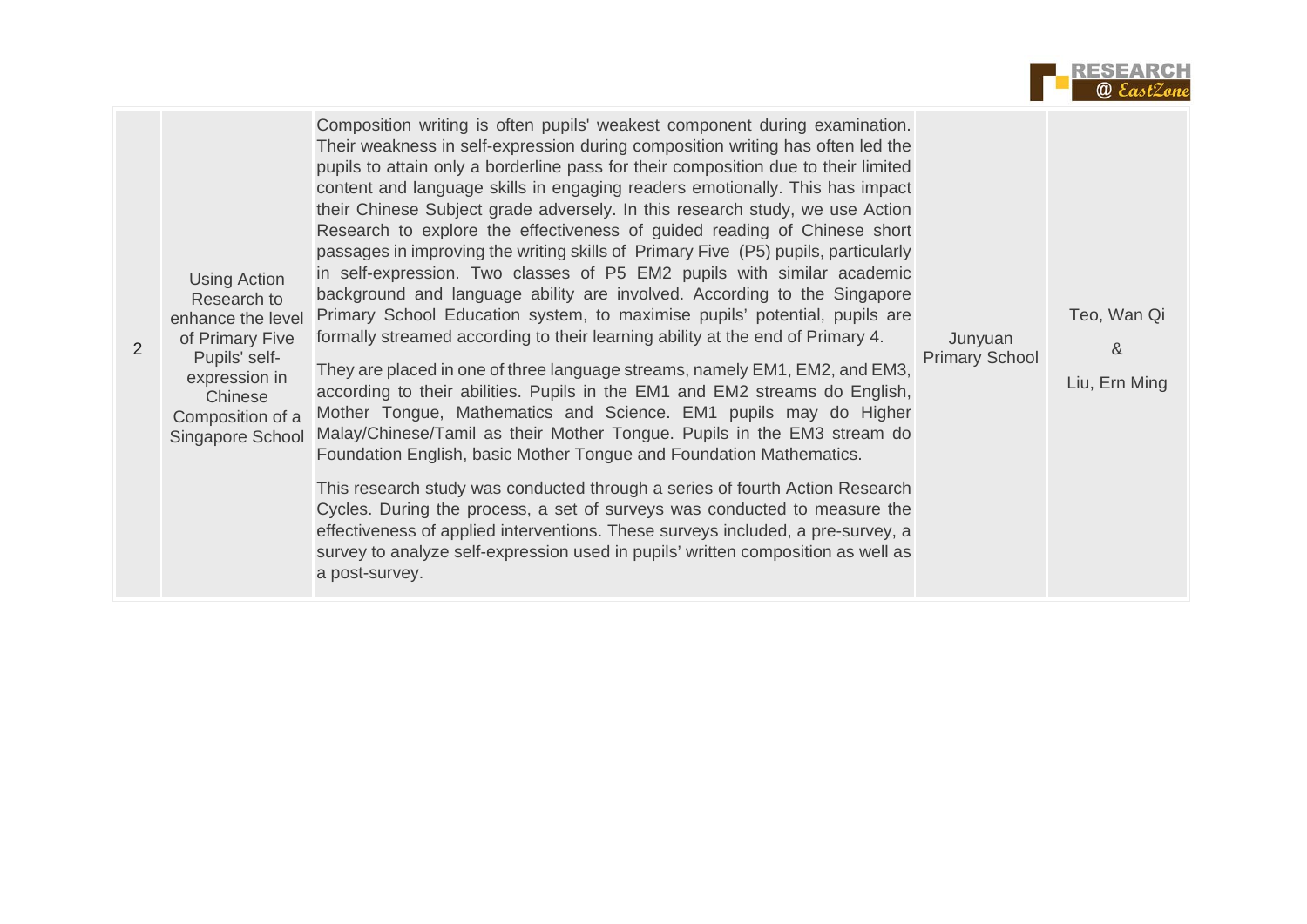

#### **Maths**

| <b>No</b>   | <b>Title</b>                                                                                                                        | <b>Abstract</b>                                                                                                                                                                                                                                                                                                                                                                                                                                                                                                                                                                                                                                                                                                                                                                                                                                                         | <b>School</b>                           | <b>Author</b>         |
|-------------|-------------------------------------------------------------------------------------------------------------------------------------|-------------------------------------------------------------------------------------------------------------------------------------------------------------------------------------------------------------------------------------------------------------------------------------------------------------------------------------------------------------------------------------------------------------------------------------------------------------------------------------------------------------------------------------------------------------------------------------------------------------------------------------------------------------------------------------------------------------------------------------------------------------------------------------------------------------------------------------------------------------------------|-----------------------------------------|-----------------------|
| $\mathbf 1$ | A Systematic<br>Approach to<br><b>Solving Descriptive</b><br>Mathematical<br>Problems in a<br>Singapore<br><b>Elementary School</b> | This paper gets into the core of using Action Research to derive a systematic<br>7-step approach to help pupils in solving descriptive mathematical (or word)<br>problems in an elementary school. This systematic approach helps pupils move<br>into a connecting stage when they can associate their mathematical symbolism<br>with the written descriptions of a word problem. It directs pupils towards 'how to Tanjong Katong<br>think' in solving word problems and prevents them from getting transformed Primary School<br>mechanically into merely 'what to do', resulting in another form of procedure.<br>Experiences and knowledge gained from teaching this approach are described<br>as a series of four Action Research Cycles with a view to show other fellow<br>teachers what it would look like in their classroom with their students.              |                                         | Song Shu Fang         |
| 2           | Enriching the<br>Classroom<br>the Learning of<br><b>Mathematics</b>                                                                 | This paper was written with three objectives in mind. The first is to convey<br>something of the fascination of mathematics – of its austere beauty, intellectual<br>power and infinite variety that can be used to nurture the high ability learners<br>Experience of High (HALs) in school. The second is to draw attention to the eventful activities of a<br>Ability Learners in derived Maths Enrichment Lesson (MEL). The third is to describe the<br>application of Action Research in this research study.                                                                                                                                                                                                                                                                                                                                                      | Tanjong Katong<br><b>Primary School</b> | Tay Wee Teng<br>Alice |
| 3           | E-Portal, an<br>effective tool for<br>Mathematics e-<br>Learning                                                                    | E-learning is an essential trend in education for the 21st century around the<br>world. Singapore's Ministry of Education (MOE) discusses a 21st century<br>education system that incorporates strategic actions to embed e-Learning in<br>education. IT Master plan and Teach Less Learn More (TLLM) concepts were<br>introduced to develop more independent learning with the infusion of IT in<br>teaching. This has sparked a rise in IT companies providing online learning<br>packages to schools. This research will look into the effectiveness of the E-<br>portal as a tool for Mathematics learning with comparison to traditional teaching<br>in Springfield Secondary School. The subjects of study were Secondary Three<br>Express students taking Elementary Mathematics in secondary school and the<br>E-portal use is by Ace-Learning Systems Pte.Ltd. | Springfield<br>Secondary<br>School      | Chng Chen<br>Keong    |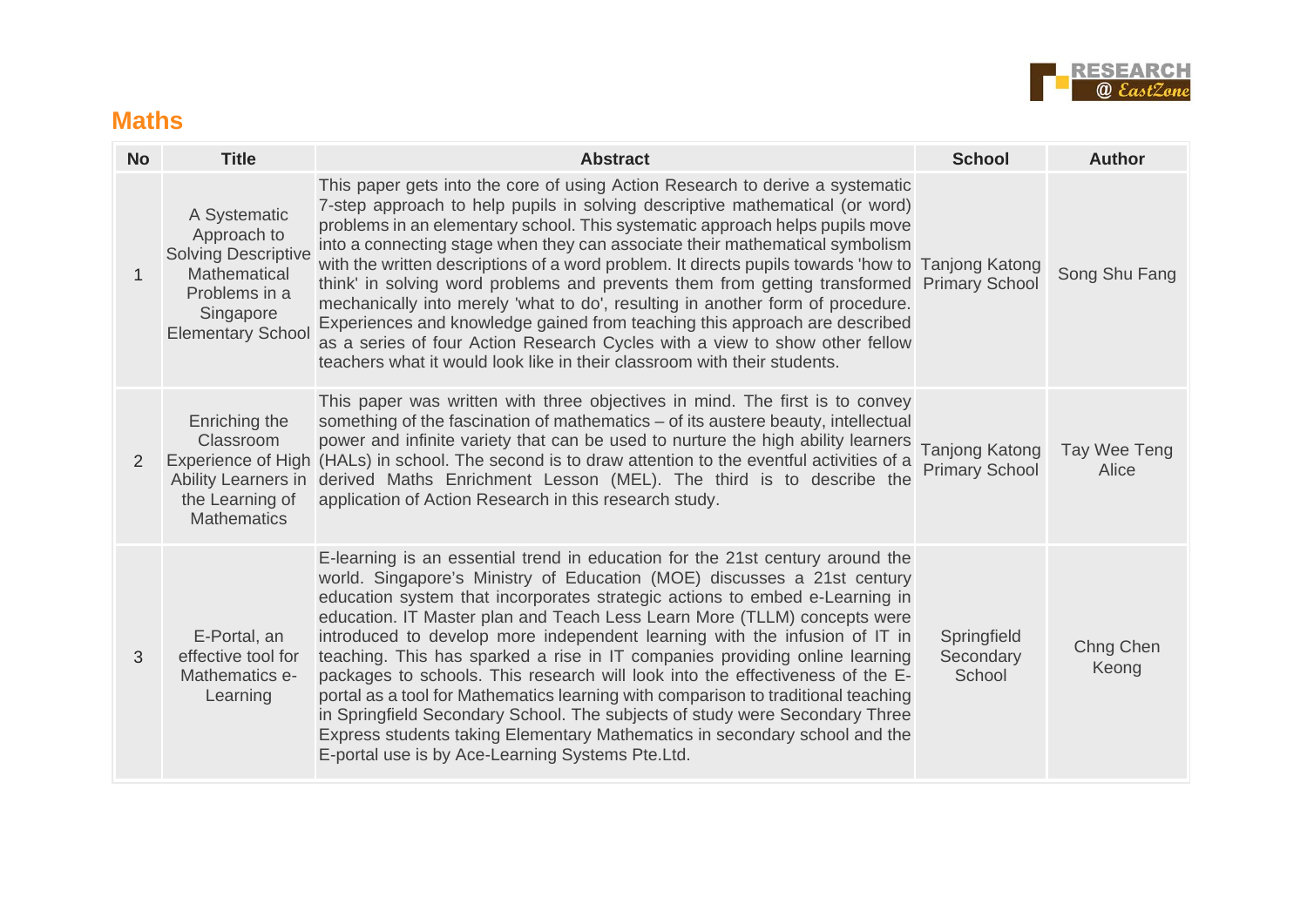

#### **Science**

| No. | <b>Title</b>                                                                                         | <b>Abstract</b>                                                                                                                                                                                                                                                                                                                                                                                                                                                                                                                                                                                                                                                   | <b>School</b>                              | Author                 |
|-----|------------------------------------------------------------------------------------------------------|-------------------------------------------------------------------------------------------------------------------------------------------------------------------------------------------------------------------------------------------------------------------------------------------------------------------------------------------------------------------------------------------------------------------------------------------------------------------------------------------------------------------------------------------------------------------------------------------------------------------------------------------------------------------|--------------------------------------------|------------------------|
|     | The Impact of Peer<br>Teaching in<br>Improving<br>Students'<br><b>Motivation to Learn</b><br>Science | This paper aims to examine the impact of peer teaching on the motivation of<br>students in learning Science using Kagan's cooperative learning strategy as a<br>teaching methodology. 70 Primary 5 students were involved in the study and a<br>pre and post study survey was conducted. Motivation was measured in terms<br>of students' enjoyment of learning and the perceived benefits obtained. The<br>results were overwhelming; 94.1% and 95.6% respectively. In addition, this<br>study also uncovered students' attitudes and beliefs about learning from their<br>peers and present the possible recommendations to addressing some of these<br>issues. | <b>Bedok West</b><br><b>Primary School</b> | Nurizan Abdul<br>Wahab |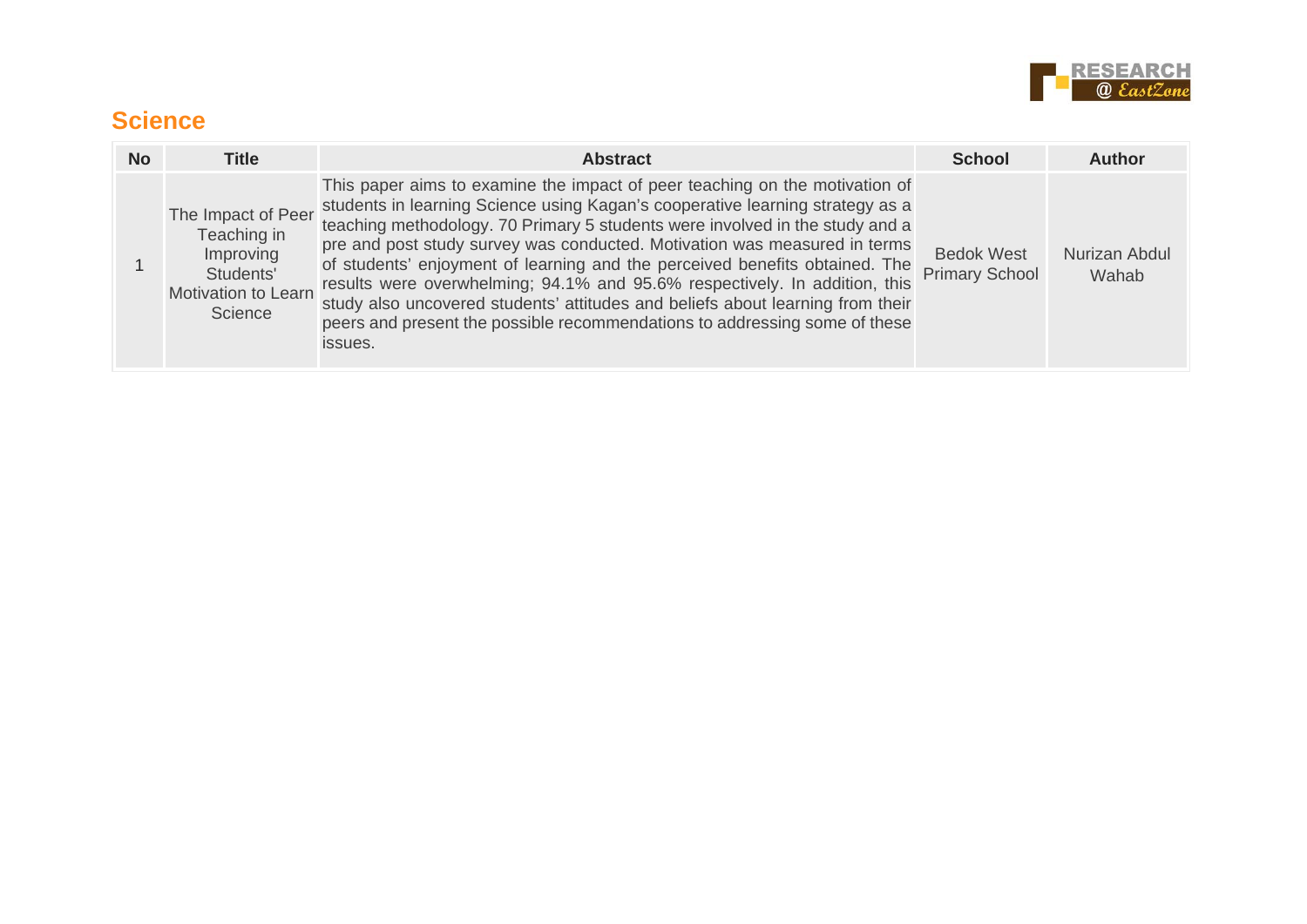

## **Chemistry**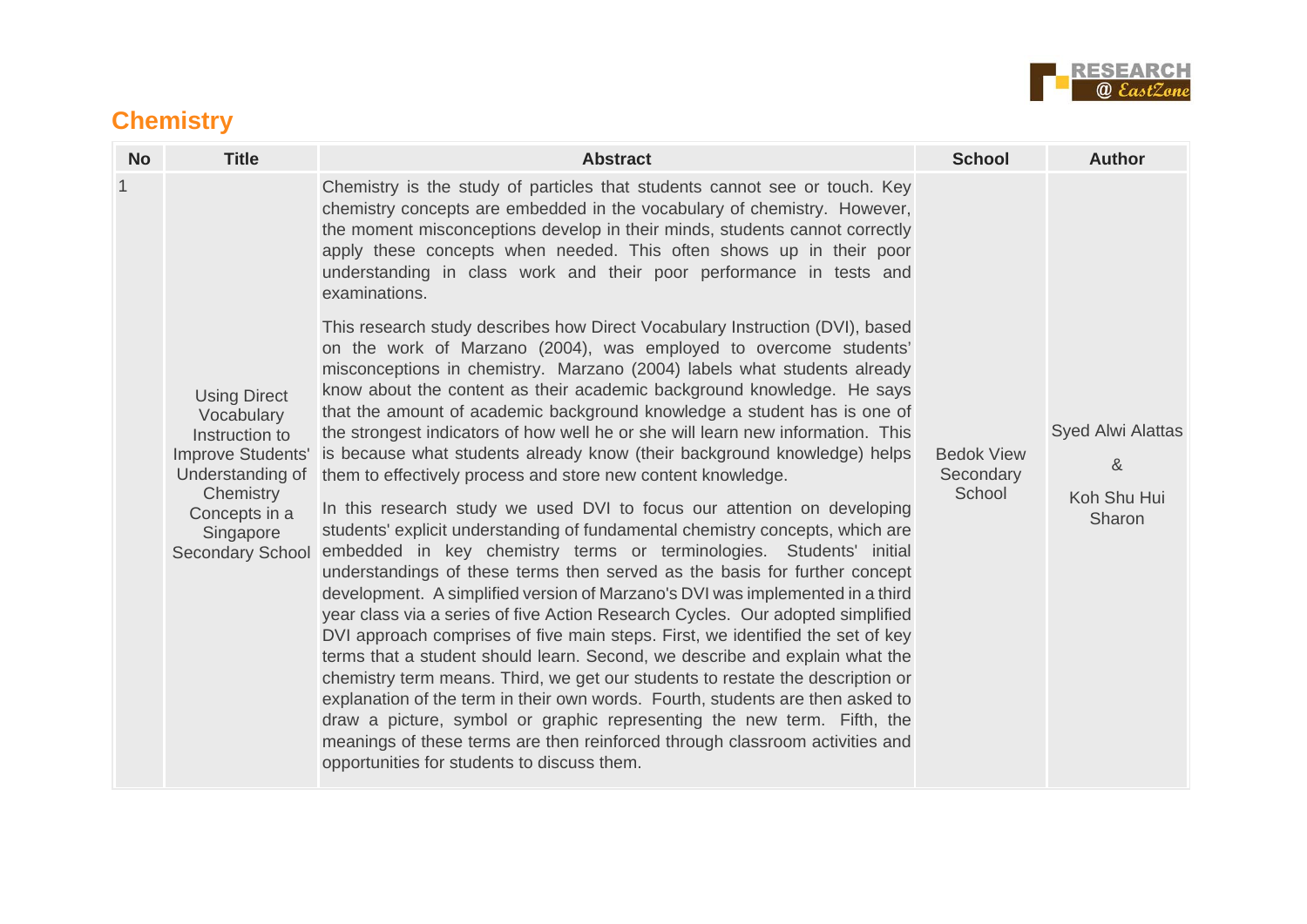

| 2 | Using a Dialectic<br><b>Soft Systems</b><br>Methodology<br>(DSSM) to<br>construct a<br>Template for<br><b>Answering Organic</b><br><b>Deductive</b><br>Questions in<br><b>Advance Level</b><br>Chemistry | Organic deductive questions are examined regularly in major examinations.<br>However many students find it difficult to grasp the techniques of answering<br>organic deductive questions and thus unable to score in examinations. This<br>paper reveals the application of Dialectic Soft Systems Methodology in<br>constructing a template for helping college students in answering Organic<br>Deductive Questions in Advance Level Chemistry Examination. Apart from<br>serving as a guided and structured approach for memorizing chemical<br>reactions, frequent practice in its manipulation enables the students to acquire<br>the necessary skills for answering deductive Organic Chemistry questions in<br>examinations. This in turn empowers their knowledge in organic chemistry to<br>go beyond a nodding acquaintance with notions and notations. | <b>Temasek Junior</b><br>College | Aileen Lim<br>Low Kian Seh<br><b>Tearle Cheng</b><br>Tng Miao Hui<br>Li Xuanjun                                                                                                               |
|---|----------------------------------------------------------------------------------------------------------------------------------------------------------------------------------------------------------|-------------------------------------------------------------------------------------------------------------------------------------------------------------------------------------------------------------------------------------------------------------------------------------------------------------------------------------------------------------------------------------------------------------------------------------------------------------------------------------------------------------------------------------------------------------------------------------------------------------------------------------------------------------------------------------------------------------------------------------------------------------------------------------------------------------------------------------------------------------------|----------------------------------|-----------------------------------------------------------------------------------------------------------------------------------------------------------------------------------------------|
| 3 | <b>Using Action</b><br>Research to<br>evaluate the<br>different modes of<br>engaging college<br>student in learning<br>Chemistry                                                                         | This paper reveals three main intentions of this research work. First, it offers a<br>set of useful modes for engaging college student in learning Chemistry in a<br>lecture setting with more than six hundred of students. This effort is carried out<br>with a view to help college students to improve their comprehension, analytical<br>and time management skills in order to obtain quality grades (A and B grades)<br>in performance test. Second, this paper describes the application of Action<br>Research to evaluate the effectiveness of each mode of engagement. Finally,<br>the authors have consolidated their findings and turned the set of different<br>modes of engagement into a Framework-for-Practice to facilitate college<br>students' Chemistry learning and revision.                                                                | <b>Temasek Junior</b><br>College | Chua Yock Lan,<br>Tay Sen Ai,<br>Liew Shuxian,<br>Sim Hui Shan,<br><b>Tan Minyi</b><br>Shawn,<br>Yeow Chern Ee,<br>Tan Kuang<br>Shing,<br>Low Kian Seh,<br>Zubaidah<br>Lokman<br>Lim Kah Kiat |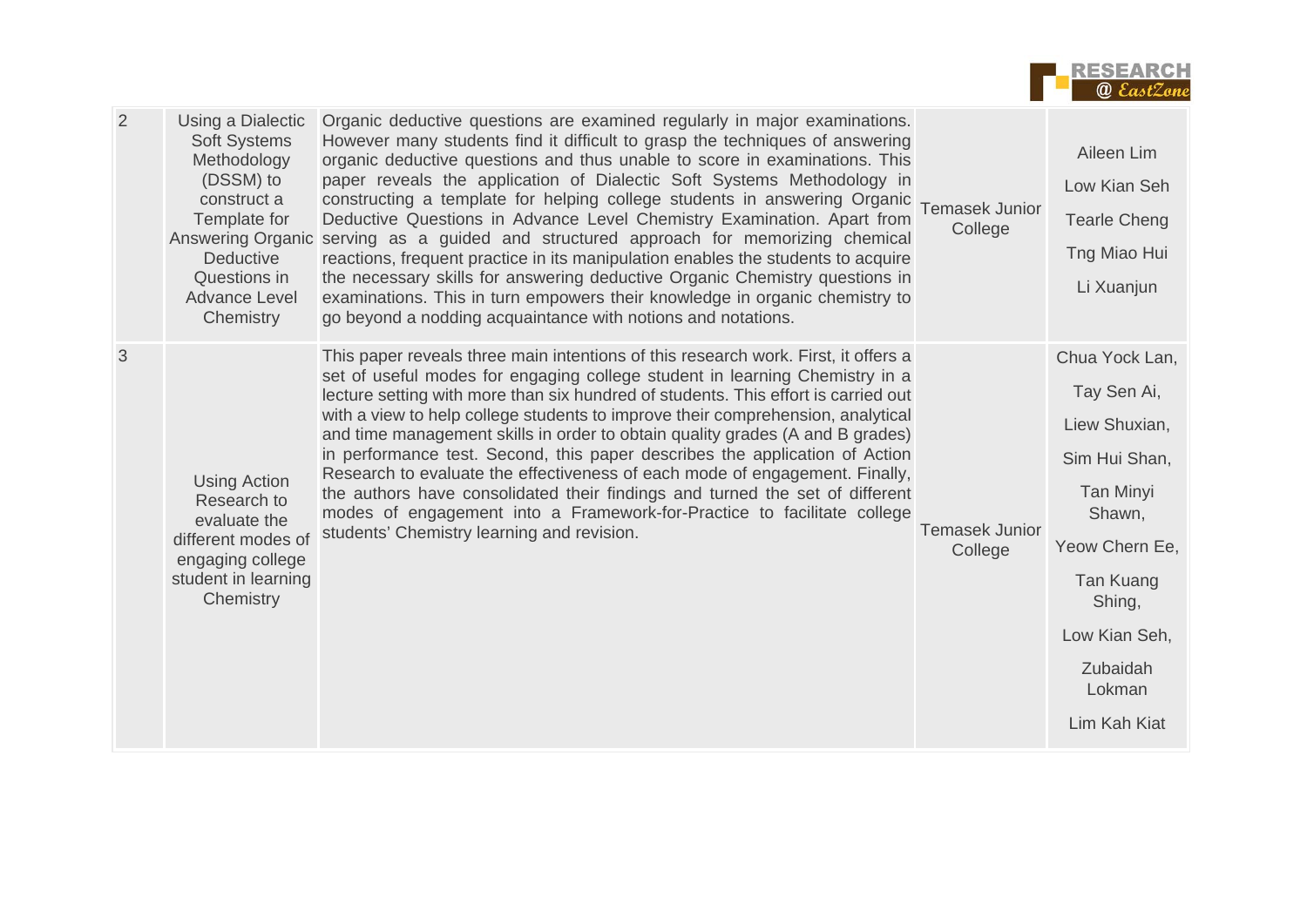

## **Physics**

| <b>No</b> | <b>Title</b>                                                                                            | <b>Abstract</b>                                                                                                                                                                                                                                                                                                                                                                                                                                                                                                                                                                                                                                                                                                                                                                                                                                                                                                                                                                                                                                                                                                                                                                                                                                                                                                                                                                                                                                                                                                                                                                                                                                                                                 | <b>School</b>                    | <b>Author</b>                                         |
|-----------|---------------------------------------------------------------------------------------------------------|-------------------------------------------------------------------------------------------------------------------------------------------------------------------------------------------------------------------------------------------------------------------------------------------------------------------------------------------------------------------------------------------------------------------------------------------------------------------------------------------------------------------------------------------------------------------------------------------------------------------------------------------------------------------------------------------------------------------------------------------------------------------------------------------------------------------------------------------------------------------------------------------------------------------------------------------------------------------------------------------------------------------------------------------------------------------------------------------------------------------------------------------------------------------------------------------------------------------------------------------------------------------------------------------------------------------------------------------------------------------------------------------------------------------------------------------------------------------------------------------------------------------------------------------------------------------------------------------------------------------------------------------------------------------------------------------------|----------------------------------|-------------------------------------------------------|
|           | Motivating<br><b>Students Towards</b><br>Knowledge<br><b>Building Using</b><br>Knowledge<br>Constructor | This paper addresses three interesting areas of learning. Firstly it gets to the<br>core of applying Knowledge Building Constructor (an online forum) with THINK<br>cycle (a special problem-based learning tool) incorporated to facilitate and<br>induce independent learning in Junior College students. Students from a<br>Physics class, who have been taught mainly through the didactic lecture-tutorial<br>system, were tasked to solve an authentic real life problem. In the process, they<br>acquired their independent learning skills through forum discussions,<br>hypothesis generation, recommendations, reflection logs, and group reports<br>submission. Secondly, it demonstrates the close links between Gardella and<br>Tong (2002)'s Linguistic considerations in the acquisition and teaching of<br>mathematics and that of Physics adopted in this research study. The learning<br>of physics begins with physical realities and language that are familiar to<br>students and allow them to internalise the concepts. After this is established on<br>a learning/language continuum, the vocabulary and formalism, so important in<br>the communication and application of physics can be addressed. Thirdly, it<br>demonstrates the phenomenological nature of Action Research via an<br>integration of action and thought as described in the work of Tay (2003). The<br>"action" phase adopts the natural attitude whereas the "thought" phase adopts<br>the phenomenological attitude such that the "world" and the "mind" are<br>correlated with one another to provide an ultimate dual, elliptical context for<br>everything associated in this research study. | <b>Temasek Junior</b><br>College | Teo Lei Soo<br>Eunice<br>&<br>Tan Hwee Lynn<br>Cyrene |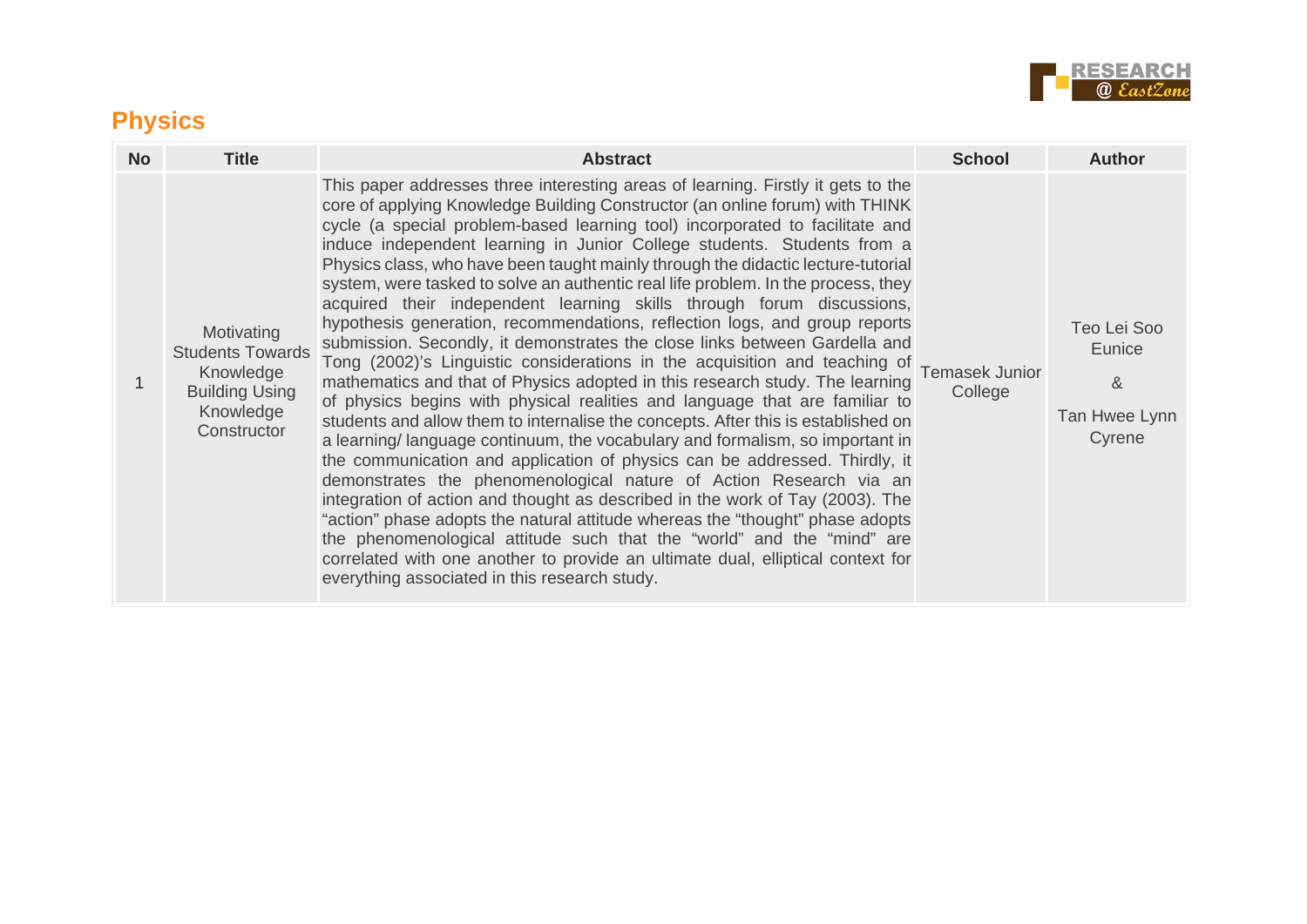

#### **Art**

| <b>No</b> | <b>Title</b>                                                                                                                                        | <b>Abstract</b>                                                                                                                                                                                                                                                                                                                                                                                                                                                                                                                                                                                                                                                                                                                                                                       | <b>School</b>                               | <b>Author</b> |
|-----------|-----------------------------------------------------------------------------------------------------------------------------------------------------|---------------------------------------------------------------------------------------------------------------------------------------------------------------------------------------------------------------------------------------------------------------------------------------------------------------------------------------------------------------------------------------------------------------------------------------------------------------------------------------------------------------------------------------------------------------------------------------------------------------------------------------------------------------------------------------------------------------------------------------------------------------------------------------|---------------------------------------------|---------------|
|           | My Personal Action<br>Research Journey<br>to Enhance Art<br><b>Discussion</b><br>Syllabus for Lower<br>Secondary Level of<br>a Singapore<br>School. | As pointed by Dick (2001) and the personal experience reflected in this<br>research study, Action Research (AR) is true to label. It pursues both action<br>(change) and research (understanding) outcomes. It achieves change through<br>its participative approach, often in conjunction with other change processes.<br>This research study is achieved by being responsive to the situation and by<br>searching strenuously for disconfirming evidence, and by narrowing down the<br>identified gaps brought about by these disconfirming evidences. At the heart of<br>this personal journey to enhance the Art Discussion Syllabus, is a series of five<br>AR cycles with each cycle that alternates action and critical reflection. Action<br>and research enhance each other. | Chung Cheng<br><b>High School</b><br>(Main) | Yap Kheng Kin |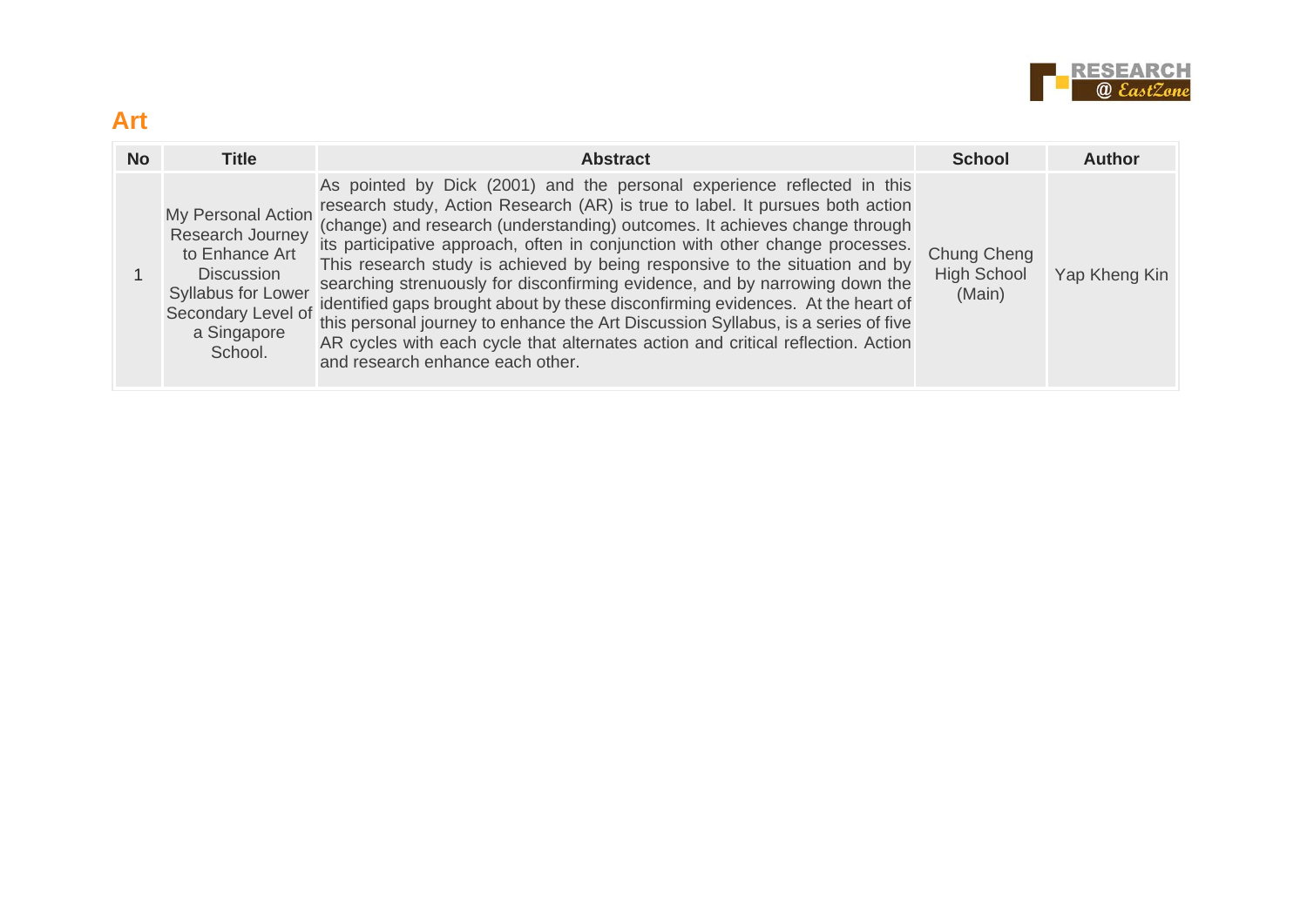

## **Special Education Needs**

| <b>No</b> | Title                                                                                                                | <b>Abstract</b>                                                                                                                                                                                                                                                                                                                                                                                                                                                                                                                                                                                                                                                                                                                                                                                                                                                                                                                                                                                                                                                                                                                                                             | <b>School</b> | Author                                                                          |
|-----------|----------------------------------------------------------------------------------------------------------------------|-----------------------------------------------------------------------------------------------------------------------------------------------------------------------------------------------------------------------------------------------------------------------------------------------------------------------------------------------------------------------------------------------------------------------------------------------------------------------------------------------------------------------------------------------------------------------------------------------------------------------------------------------------------------------------------------------------------------------------------------------------------------------------------------------------------------------------------------------------------------------------------------------------------------------------------------------------------------------------------------------------------------------------------------------------------------------------------------------------------------------------------------------------------------------------|---------------|---------------------------------------------------------------------------------|
|           | An Action<br>in Engaging<br>Special<br>Educatonal<br>Needs(SEN)<br>Students in the<br><b>Upper Primary</b><br>School | "Every child matters" – This is our team's collective motivation that drives us to<br>increase the level and quality of SEN (Special Educational Needs) inclusion<br>within the mainstreams of our school, while protecting and enhancing specialist<br>Research Journey provision for those who need it. The ultimate purpose of SEN provision is to<br>enable these SEN children to flourish in adult life as highlighted by Farrell (2008).<br>This paper looks into ways of creating a greater awareness amongst our teachers<br>in the needs of Special Educational Needs (SEN) students. We also look into Pasir Ris Primary<br>ways to engage and benefit these learners in the Upper Primary Level in Pasir<br>Ris Primary School. This is done with the view to enhance the academic<br>performance of these learners and to help meet their individual needs. The<br>Level in a Primary research is also done with the aim of helping such learners be immersed in the<br>mainstream. Learners with special needs have learning difficulties which slow<br>down their learning as compared to their peers. These learners require additional<br>learning support. | School        | Jayanthi<br>Retnam,<br>Jaspal Kaur,<br>Jalene Lim,<br>Agnes Lim,<br>Venetia Lim |